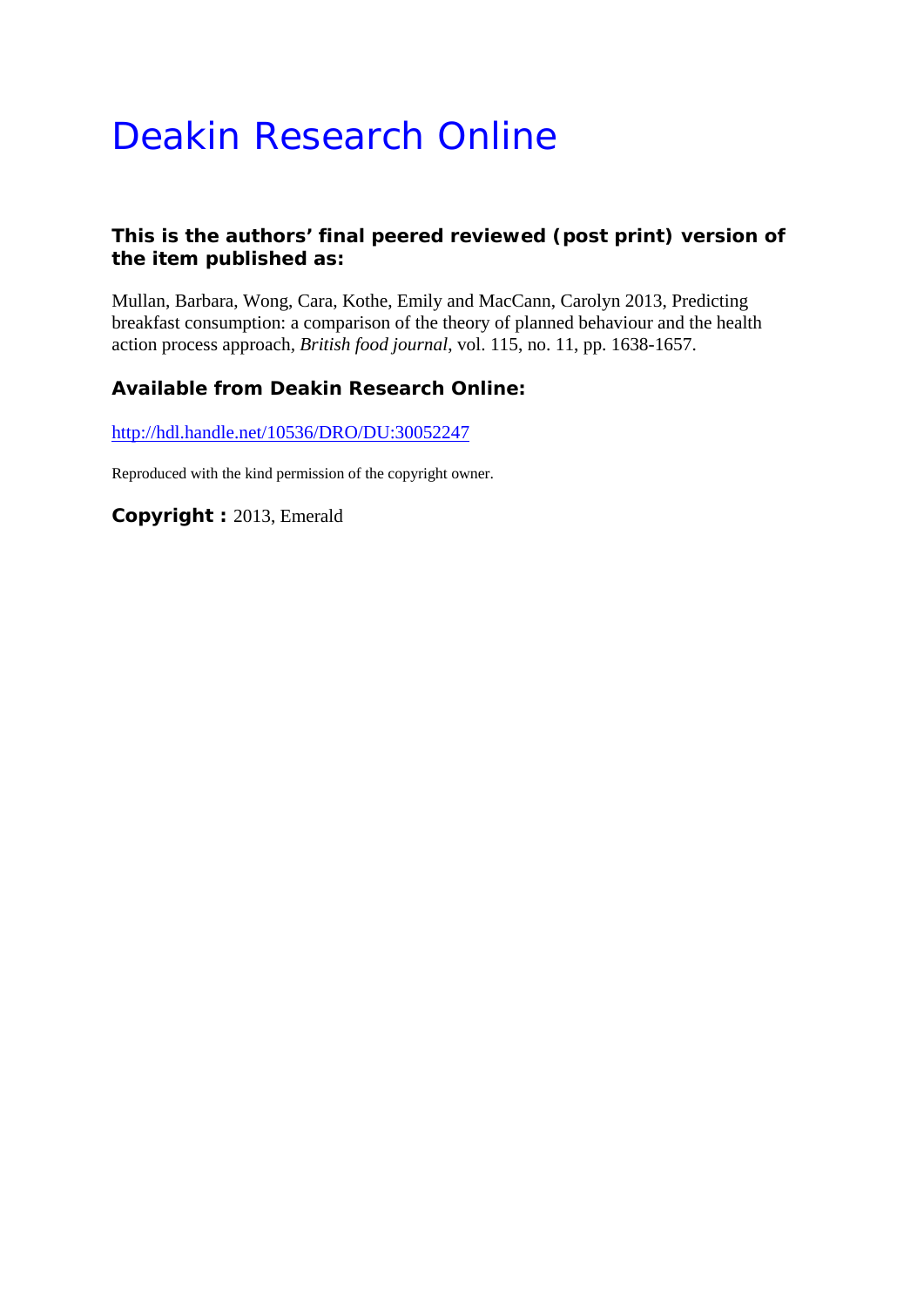# Predicting breakfast consumption A comparison of the theory of planned behaviour and the health action process approach

### Barbara Mullan, Cara Wong, Emily Kothe and Carolyn Maccann School of Psychology, University of Sydney, Sydney, Australia

#### **Abstract**

**Purpose –** Breakfast consumption is associated with a range of beneficial health outcomes including improved overall diet quality, lower BMI, decreased risk of chronic disease, and improved cognitive function. Although there are many models of health and social behaviour, there is a paucity of research utilising these in breakfast consumption and very few studies that directly compare these models. This study aims to compare the theory of planned behaviour (TPB) and the health action process approach (HAPA) in predicting breakfast consumption.

**Design/methodology/approach –** University students (N ¼ 102; M ¼ 19.5 years) completed a questionnaire measuring demographics, TPB and HAPA motivational variables, and intentions.

Behaviour and HAPA volitional variables were measured four weeks later.

**Findings –** Using structural equation modelling, it was found that the TPB model was a superior fit to the data across a range of model indices compared to the HAPA. Both models significantly predicted both intentions and behaviour at follow up; however, the TPB predicted a higher proportion of the variance in breakfast consumption (47.6 per cent) than the HAPA (44.8 per cent). Further, the volitional variables did not mediate the intention-behaviour gap, and the data were not an adequate statistical fit to the model compared to the TPB.

**Research limitations/implications –** The results support the use of the TPB and show that some aspects of the HAPA are useful in predicting breakfast consumption, suggesting that risk perception and self-efficacy be targeted in interventions to increase behaviour. The volitional variables did not appear to mediate breakfast consumption indicating that intention is still the strongest predictor, at least in this behaviour. **Originality/value –** The current study is the first to compare the TPB and HAPA in predicting breakfast consumption.

**Keywords** Breakfast consumption, Health action process approach, Self efficacy **Paper type** Research paper

Breakfast consumption has long been considered as one of the "healthy habits" related to concurrent physical health status and long-term survival (Belloc and Breslow, 1972). Regular breakfast consumption has been linked with a range of beneficial health outcomes including: improved overall diet quality, lower fat intake, lower body mass index (BMI) and contributes to the daily recommended intake of essential nutrients such as calcium, thiamine and iron (Affenito, 2007; Ortega et al., 1998; Rampersaud et al., 2005; Yang et al., 2006). Breakfast consumption may also have long term positive effects such as decreased risk of depression, stress, obesity and chronic disease (Timlin and Pereira, 2007; Yang et al., 2006). However, despite the widely recognised importance of regular breakfast consumption, breakfast skipping remains prevalent in many populations (Mullan and Singh, 2010). Research has also linked breakfast skipping with low mood (Smith, 2002), and poor concentration and memory (Cueto et al., 1998). In particular, studies have found that as adolescents age they become less likely to consume breakfast (Siega-Riz et al., 1998), such that 19-24 year olds have the highest rates of breakfast skipping of any age group (Williams, 2007). Understanding the predictors of breakfast consumption in this age group is an important first step in designing effective interventions to increase breakfast consumption and improve attitudes and motivation to consume breakfast (Kothe and Mullan, 2011; Rampersaud et al., 2005).

A number of theoretical models have been utilized in an attempt to predict what motivates behaviour. Arguably the most widely used of these is the theory of planned behaviour (TPB) (Ajzen, 1991). According to the TPB the most immediate and important predictor of behaviour is the person's intention (Ajzen, 1991; Fishbein and Ajzen, 1975). Intention is determined by three constructs: attitude – the person's overall evaluation of favourableness or unfavourableness of the outcomes of behavioural performance; subjective norm – the person's perceptions of social pressure to perform or not to perform the behaviour; and perceived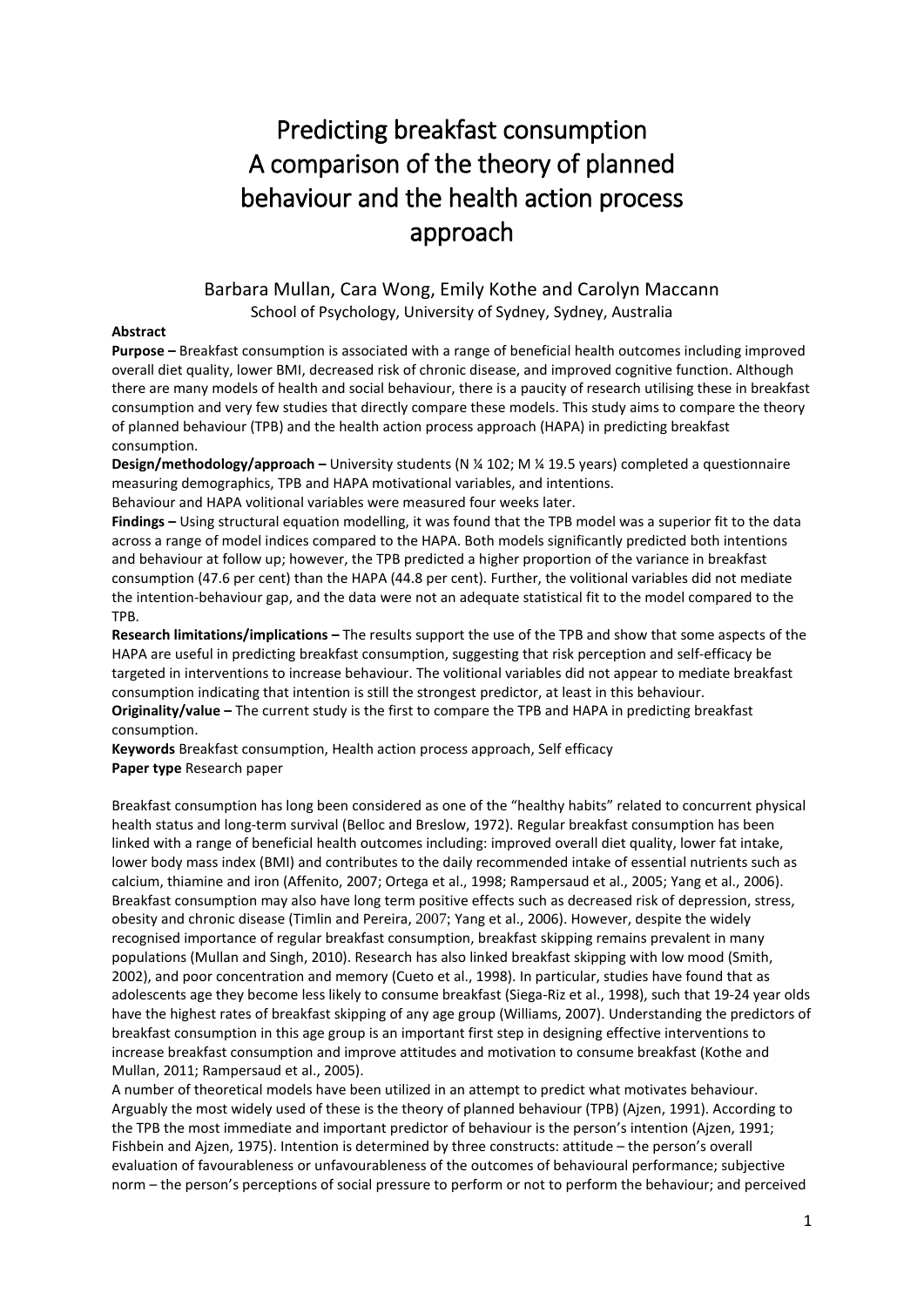behavioural control (PBC) – the individual's perceptions of the ease or difficulty of performing the behaviour of interest. PBC is also thought to directly affect behaviour when PBC reflects actual control (Ajzen, 1991). The TPB has been successfully applied to explain a number of health behaviours including smoking (Van De Ven et al., 2007), and exercise (Courneya and McAuley, 1995), as well as a variety of nutritional behaviours including adolescent food choice (Dennison and Shepherd, 1995), fruit and vegetable consumption (Gratton et al., 2007), soft drink consumption (Kassem and Lee, 2004), individual fish consumption (Verbeke and Vackier, 2005), consuming a low fat diet (Armitage and Conner, 2001) and food hygiene behaviours (Mullan and Wong, 2009). A meta-analysis of 161 studies using the TPB (Armitage and Conner, 2001) found that attitudes, subjective norms and PBC accounted for 39 per cent of the variance in intention, whilst intention accounted for 25 per cent of the variance in behaviour. PBC accounted for an extra 2 per cent variance in behaviour over and above the influence of intention.

A very small number of studies have been conducted using the TPB to predict breakfast consumption. Two studies in Sweden using school children examined healthy vs unhealthy bread and milk choices (i.e. low or high fat milk, white or wholemeal bread) at breakfast time (Berg et al., 2000; Gummeson et al., 1997). Both studies found that the model was reasonably useful in predicting healthy food choices. Neither study however, considered the impact of the TPB variables on actual frequency of breakfast consumption. Two recent studies using a young adult population have explored the use of the TPB in predicting breakfast consumption frequency. Wong and Mullan (2009) found that the model was successful at predicting 53 per cent of the variance in intention and 64 per cent of the variance in behaviour to consume breakfast daily over a one week follow-up. These findings were extended by Kothe et al. (2011), who found that the TPB predicted 33 per cent of breakfast consumption at four week follow-up.

Although the TPB has been used to successfully model breakfast consumption in a young adult sample in past studies, there is still a large proportion of variance in behaviour unaccounted for. Reviews of the TPB conclude that the model is better at predicting intentions than behaviour. This is consistent with the use of the model in other health behaviours (Conner and Sparks, 2005; Godin and Kok, 1996) leaving what is commonly known as the "intention-behaviour gap" (Sniehotta et al., 2005). As such, a number of researchers have suggested that the addition of further variables to the model may increase the predictive power of the TPB.

Some researchers have argued that theories of behaviour that include post-intentional processes would better predict behaviour than the TPB. In particular, it has been argued that the health action process approach (HAPA) (Schwarzer, 1992) may offer a more useful model of health behaviour than the TPB (Sutton, 2005, 2008) since the HAPA includes post-intentional variables and constructs of perceived self-efficacy and action planning. As such it may provide a more complete model of health behaviour than the TPB.

The HAPA is a social-cognition model of health behaviour which contends that the performance of health behaviour is a process which includes a motivational and a volitional phase (Schwarzer, 2008; Schwarzer et al., 2003). In the motivational phase the individual forms an intention to either adopt a behaviour, or not perform the behaviour. The subsequent volitional phase covers the processes of implementing intentions into actual behaviours, and includes planning, maintenance self-efficacy and recovery self-efficacy (Schwarzer et al., 2003). In the motivational phase, risk awareness, outcome expectancies, and perceived action self-efficacy lead to the formation of an intention (see Figure 1). Risk awareness is an important component as a minimum level of threat or concern must exist before an individual considers the benefits of possible actions and reflect on their inability to actually perform them (Schwarzer et al., 2003). Risk awareness is also split into two dimensions of vulnerability and severity. Vulnerability is the perceived probability of being affected by a health threat, and severity is the perceived relevance of the threat. Health risks refer to any threat to one's immediate or long-term health and well-being (Schulenberg and Maggs, 1999). For example, immediate risks of skipping breakfast include depleted cognition and poor concentration, whereas longer term risks include depression, stress, obesity and chronic disease. If an individual is aware of the risks of not eating breakfast, then this will increase the likelihood that they will consider eating breakfast. Different positive and negative outcome expectancies are then balanced. This leads to formation of a behavioural intention if the outcomes are perceived to be more beneficial than not taking action. In relation to breakfast consumption this will involve evaluating the potential outcomes of consuming or not consuming breakfast. Individuals who believe that there will be more benefits of eating breakfast will have higher intentions than those who do not. Action self-efficacy is seen as the most influential motivational factor and a strong predictor of behavioural intentions (Schwarzer et al., 2003). Persons with high self-efficacy are more likely to attain their goals as they can set clear objectives and are optimistic about their capabilities and competence to perform and achieve their desired behaviour (Sniehotta et al., 2005).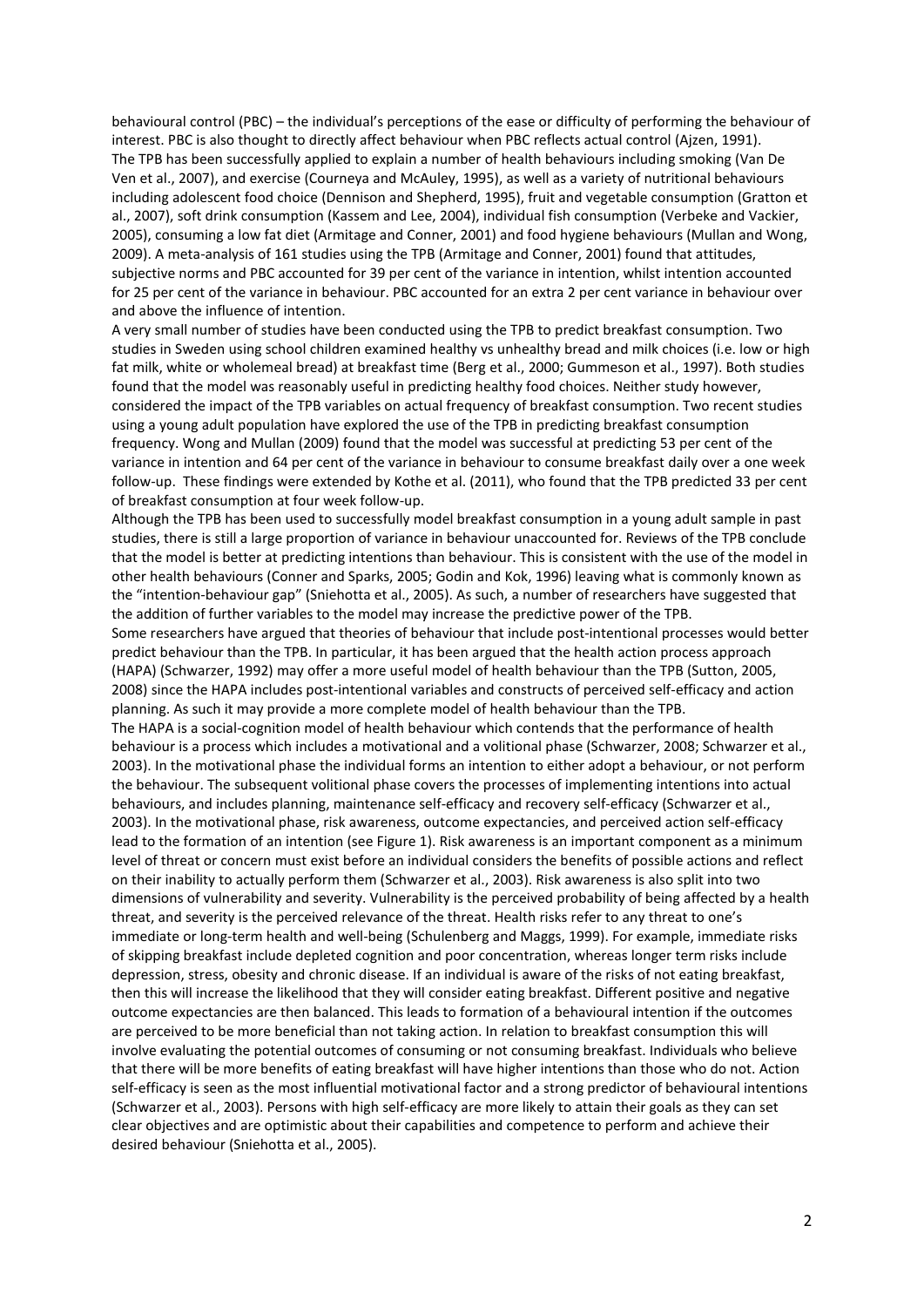#### Figure 1. The health action process approach (HAPA)



Source: HAPA: from Schwarzer et al. (2003)

Goal intention in the HAPA is similar to the behavioural intention in the TPB. However, at this stage the models differs as according to the HAPA, once an intention to perform a behaviour is formed, the behaviour must be planned, initiated, and maintained, and relapses have to be managed. These constructs form the volitional stage of the model (see Figure 1). The most commonly used version of the HAPA views the stages as a continuum where planning mediates the intention-behaviour relationship (Schwarzer, 2008). This means that individuals with high intentions are more likely to engage in action planning, and those who plan are consequently more likely to achieve their desired behaviour (Sutton, 2008). In relation to breakfast consumption, the model would predict that those with greater intention to eat breakfast will be more likely to make action plans, for example, when, where and how breakfast consumption would be implemented. Consequently there will be a higher probability of implementing behaviour. As well as being dependent on action planning, the HAPA suggests successful regular breakfast consumption is also dependent on perceived capability in maintaining the behaviour (maintenance self-efficacy) and perceived capability in coping after a period of absence in behaviour (recovery self-efficacy).

HAPA has been applied to several nutrition related behaviours including eating salty and high-fat food (Satow and Schwarzer, 1998), preventative nutrition (Schwarzer and Renner, 2000), low fat food (Renner et al., 2000), adopting or maintaining a healthy diet (Schwarzer and Renner, 2000), and fruit and vegetable consumption (Luszczynska et al., 2007). The HAPA has also been successfully applied to other health behaviours including dental flossing and seat belt use (Schwarzer et al., 2007), which like breakfast consumption are thought to be routine and habitual. Compared to more static models of health behaviour (such as the TPB), the HAPA considers behaviour to be a dynamic process which may be more particularly useful for predicting routine and habitual behaviours such as breakfast consumption. However this may be more important at the starting point or when individuals are making a change to begin eating breakfast regularly. To make health protective behaviour habitual requires planning and maintenance, and the ability to restart behaviour if there are setbacks. On the other hand, if people are already habitually eating breakfast, they may not consider that they need to make any plans. However, to date no studies have used the HAPA to predict breakfast eating. Although researchers have argued that the TPB and HAPA should be directly compared (Sutton, 2008), to date few studies have done so in any health behaviour domain (Garcia and Mann, 2003; Weinstein et al., 1998). As such, the extent to which HAPA would provide a more comprehensive understanding of breakfast consumption than the TPB is currently unknown.

The aim of the present study is to address this gap in the existing literature by comparing the TPB and HAPA in a single university based sample. Three hypotheses were developed. Consistent with previous research that has applied the TPB to the prediction of breakfast consumption and with research that has applied the HAPA to nutrition behaviours it is hypothesised that both theories will predict intention to consume breakfast and actual breakfast consumption at four week follow-up. The development of the HAPA has been justified by the argument that the inclusion of post-intention variables and self-efficacy and risk perception means that the theory provides a more complete model of behaviour than the TPB. On the basis of this argument it is expected that the HAPA will provide a better model of breakfast consumption than the TPB. The models will be compared using the percentage of variance in breakfast consumption accounted for by both theories and a comparison of model fit statistics for the two theories. It is expected that HAPA will explain a greater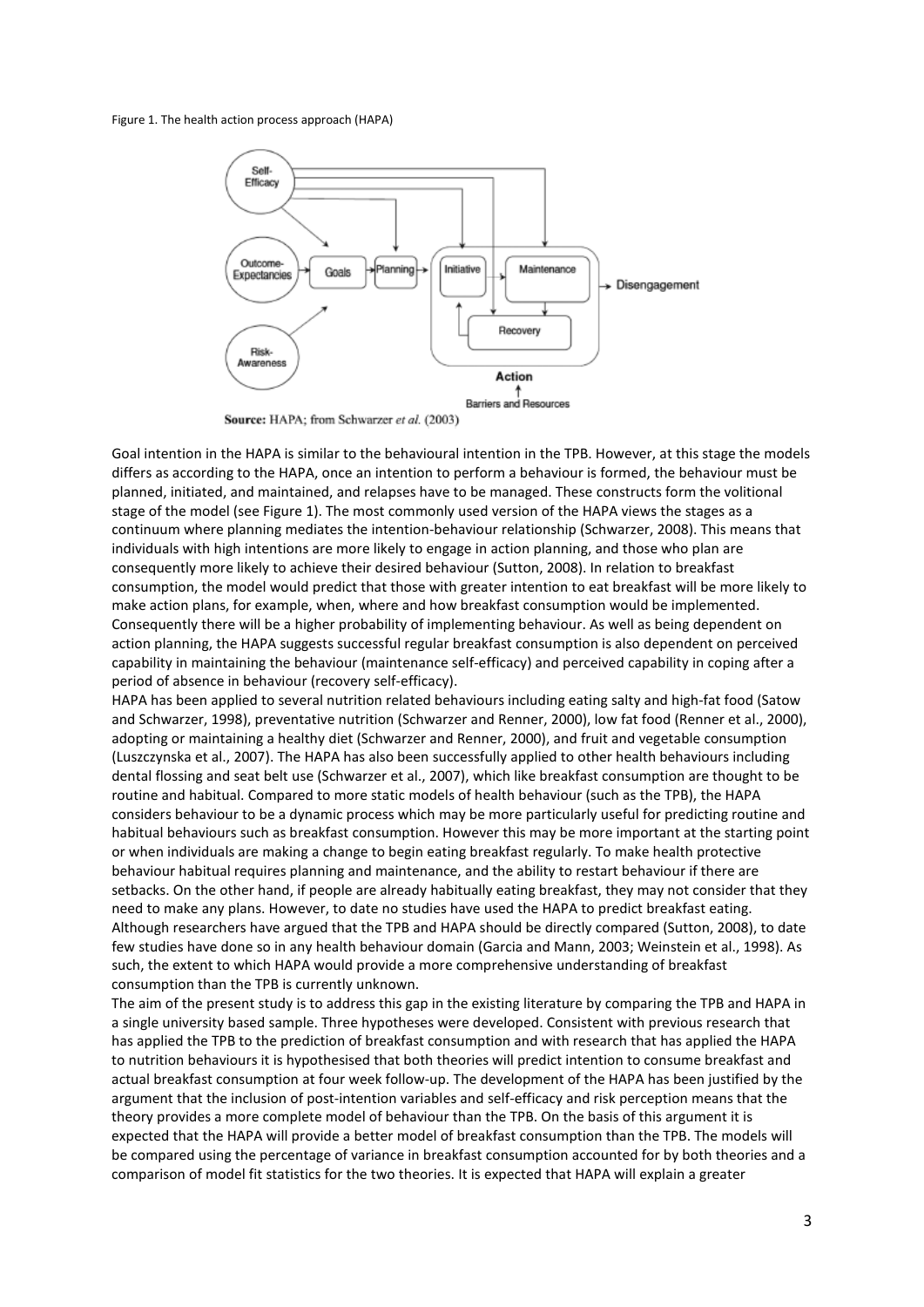proportion of the variance in breakfast consumption and will demonstrate a better fit to the data than the TPB. Finally, based on predictions made by the HAPA model, it is also hypothesised that action planning will mediate the intention and behaviour relationship.

#### **Method**

#### *Participants*

Participants were 102 first year psychology students from an Australian University. The average age was 19.5 years (SD = 2.5, range = 17-35 years). Ethical approval was obtained from the University Human Ethics Committee where the research was conducted. Participants were recruited via an online system and received course credit for undertaking the study.

#### *Procedure*

The participants completed two online questionnaires spaced four weeks apart. At time one participants completed questions related to demographic variables, attitudes, beliefs, PBC, subjective norm, risk perception, outcome expectancies, action self-efficacy, and intention. Behaviour and volitional variables of maintenance self-efficacy, recovery and planning were measured at time two.

#### *Materials*

For all items in the present study, breakfast was defined as the consumption of a meal within two hours of waking. This is consistent with a number of previous studies in the field (Mullan and Singh, 2010). The TPB questionnaire items were designed following the layout of Conner and Armitage (2002) and recommendations by Conner and Sparks (2005). The principle of compatibility was followed and measures of behaviours and components of the TPB were formulated at the same level of specificity with regard to action, target, context and time. These items were designed as the result of a series of elicitation interviews in an Australian university based sample and have previously been used in two earlier studies of the TPB and breakfast consumption (Kothe et al., 2011; Wong and Mullan, 2009). In the elicitation interviews, concurrent themes about breakfast consumption included physical well-being (e.g. feeling healthy, having energy), mental well-being (e.g. helps to concentrate, increases productivity), time (e.g. eating breakfast is time consuming) and weight maintenance (e.g. eating breakfast means I snack less; skipping breakfast makes me lose weight) (Wong, 2007).

Attitudes were assessed as the mean of six semantic differential scales, e.g. (eating breakfast within two hours of waking would be: bad-good, unpleasant-pleasant). Scores ranged from 1 to 7 with a higher score indicating a more positive attitude. An alpha coefficient of 0.90 was reported.

Subjective norm was assessed by a single item "people who are important to me think I should eat breakfast within two hours of waking" (unlikely-likely), scored 1 to 7 with a higher score indicating more normative pressure.

Perceived behavioural control was assessed as the mean of four, seven-point unipolar ( $p1$  to  $p7$ ) items including two items for controllability (e.g. how much control do you have over whether you eat breakfast within two hours of waking) and two for self-efficacy (e.g. for me eating breakfast within two hours of waking is – very difficult-very easy). An alpha coefficient of 0.81 was reported.

The HAPA questionnaire items were adapted from a previous HAPA study (Schwarzer et al., 2003). The layout and number of items for each measure were identical to this study however the content about breakfast consumption beliefs were adapted from previous breakfast studies (Kothe et al., 2011; Wong and Mullan, 2009). Similar adapted HAPA items have been used in a number of previous studies of health behaviours in Australian university samples (Chow and Mullan, 2010; Mullan et al., 2010).

Risk awareness was measured with three risk components-relative risk (e.g. compared to other people of your age and sex, how likely is it that you will have less energy/less concentration/feel less healthy because you do not eat breakfast; Cronbach's alpha ¼ 0.90), absolute risk (e.g. how likely is it that you will have less energy if you do not eat breakfast; Cronbach's alpha ¼ 0.87) and risk severity (e.g. how severe would the following health related problems be for you, less energy; Cronbach's alpha ¼ 0.76). Short-term risks, rather than long term risks such as chronic disease were chosen as these were the risks and perceived consequences of not eating breakfast brought up in elicitation interviews in this population (Wong, 2007). Each component consisted of three questions where scores ranged from 1 to 7 with a higher score indicating higher estimated risk. These three components were combined to calculate the overall risk awareness score. The Cronbach's alpha for all risk components was 0.85.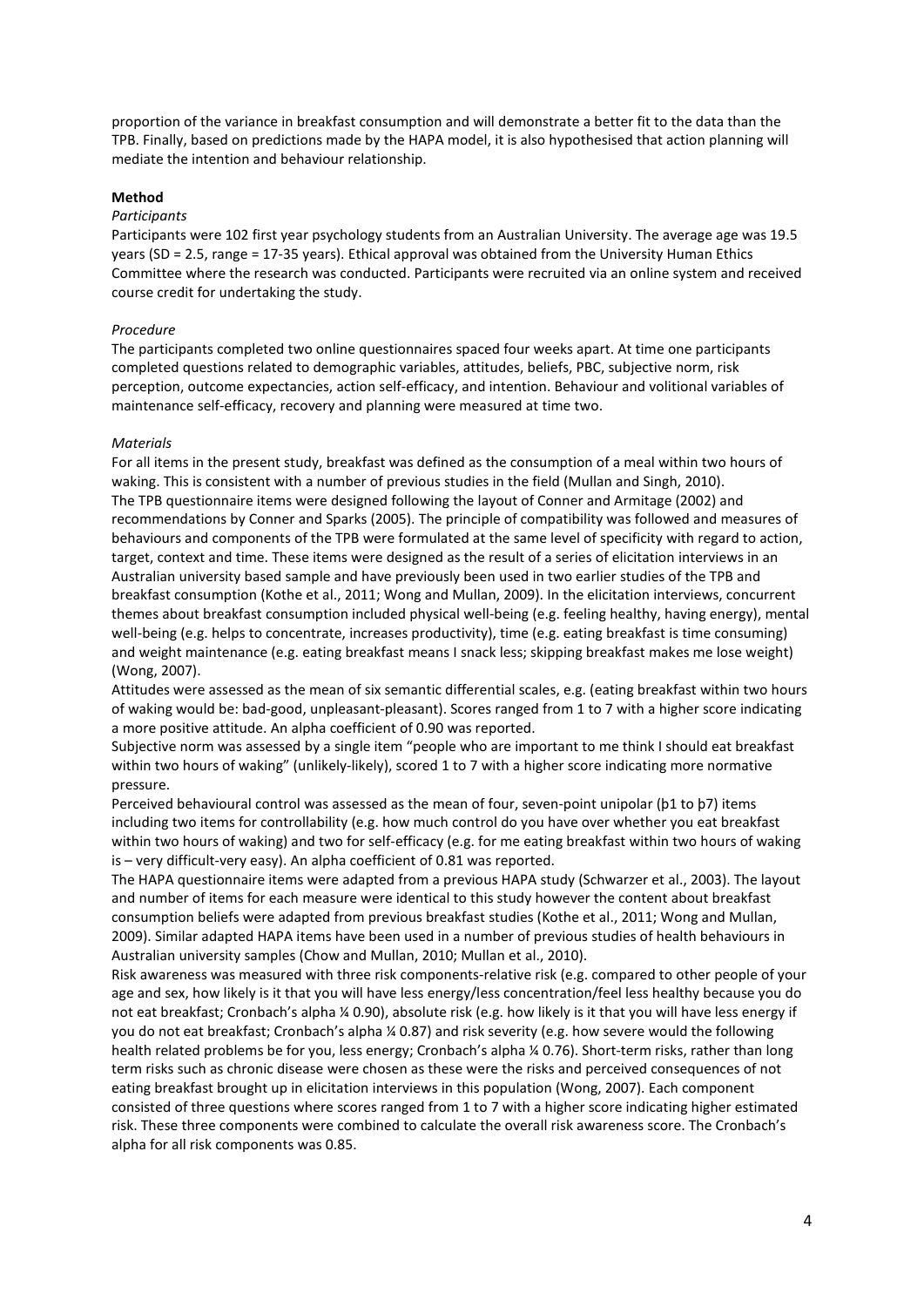Outcome expectancies were assessed as the mean of three items on a seven point scale (e.g. If I start eating breakfast regularly: I will have more energy/more concentration/better general health, – not at all true – exactly true). An alpha coefficient of 0.92 was reported.

Action self-efficacy was measured as the mean of three items measuring confidence to consume breakfast (e.g. I am confident that I am able to eat breakfast within two hours of waking even if I have to: make a detailed plan to have food available/overcome my usual habit of not eating breakfast/rethink my behaviours and opinions regarding breakfast) scored 1 (not at all true) to 7 (exactly true). An alpha coefficient of 0.88 was reported.

Behavioural intention was assessed as the mean of five items, each measured on seven-point scales (e.g. I intend/plan/aim to eat breakfast within two hours of waking over the next four weeks). For behavioural intention the alpha coefficient was 0.98.

Maintenance self-efficacy was assessed as the mean of three items measured on a seven-point scale which asked how confident participants were that they could maintain eating breakfast within two hours of waking (e.g. even if I will have to make a detailed plan to have food available). An alpha coefficient of 0.91 was reported.

Recovery self-efficacy was assessed as the mean of three items which asked participants to report on their confidence in being able to return to regular breakfast consumption even if they happen to -, e.g. give it up for a period of time. Each item was measured on a seven point scale with a higher score indicating higher confidence. An alpha coefficient of 0.94 was reported.

Planning was assessed as the mean of five items that asked if participants had a plan for when, where, how, with whom and how often they will eat breakfast and scored from 1 (not at all true) to 7 (exactly true). An alpha coefficient of 0.90 was reported.

Behaviour was measured by asking how many days over the past week participants had eaten breakfast, possible scores ranged from 1 to 7 days, over the last four weeks.

#### **Analysis**

Structural equation modelling (SEM) with Amos 19.0 using the maximum likelihood estimation was used to test the HAPA and TPB model. Loehlin (1992) and Hoyle (1995) recommend a sample size of at least 100, when using SEM. Although the current sample was relatively small, there were 102 participants so the decision was made to use SEM as it reached this cut off and is better to compare the model fit of the TPB and HAPA. Each model was evaluated by examining the comparative fit index (CFI), the

Tucker-Lewis index (TLI), the goodness of fit index (GFI), the root-mean-square-error of approximation (RMSEA) and x2 divided by degrees of freedom (x2/df). All fit measures overestimate goodness of fit for small samples (ex <200), however, RMSEA and CFI were used as these indices are less sensitive to sample size than others (Fan et al., 1999). A good model fit was indicated by a high CFI, GFI, or TLI (0.90), a low RMSEA (0.08) and a x 2/df between 1 and 2 (Kline, 2005). The models were compared on the basis of the percentage of variance accounted for and through AIC and ECVI fit statistics. For both fit statistics, the model with the lower value provides a better fit to the data.

#### *Model 1*

HAPA can be conceptualised either using an implicit or explicit stage structure. In order to facilitate comparisons between the TPB and HAPA, and in light of criticism of the explicit stage model made by Sutton (Sutton, 2005, 2008), this study used the continuum version of the HAPA model. In the hypothesised model, action self-efficacy, outcome expectancies, and risk awareness were entered as predictors of intention, and intention as a predictor of breakfast consumption at time 2. Planning, maintenance and recovery self-efficacy were entered as predictors of behaviour. A path was also specified from intention to planning as according to Schwarzer et al. (2003), planning can mediate the intention-behaviour link. In addition, action self-efficacy was entered as a predictor of planning, maintenance and recovery self-efficacy.

#### *Model 2*

The second model tested the TPB. In the hypothesised model, attitude, subjective norm and PBC were entered as predictors of intention, and intention as a predictor of breakfast consumption at time 2. A path was also specified from PBC to behaviour, as according to Ajzen (1991), PBC may influence behaviour over and above its influence on intention.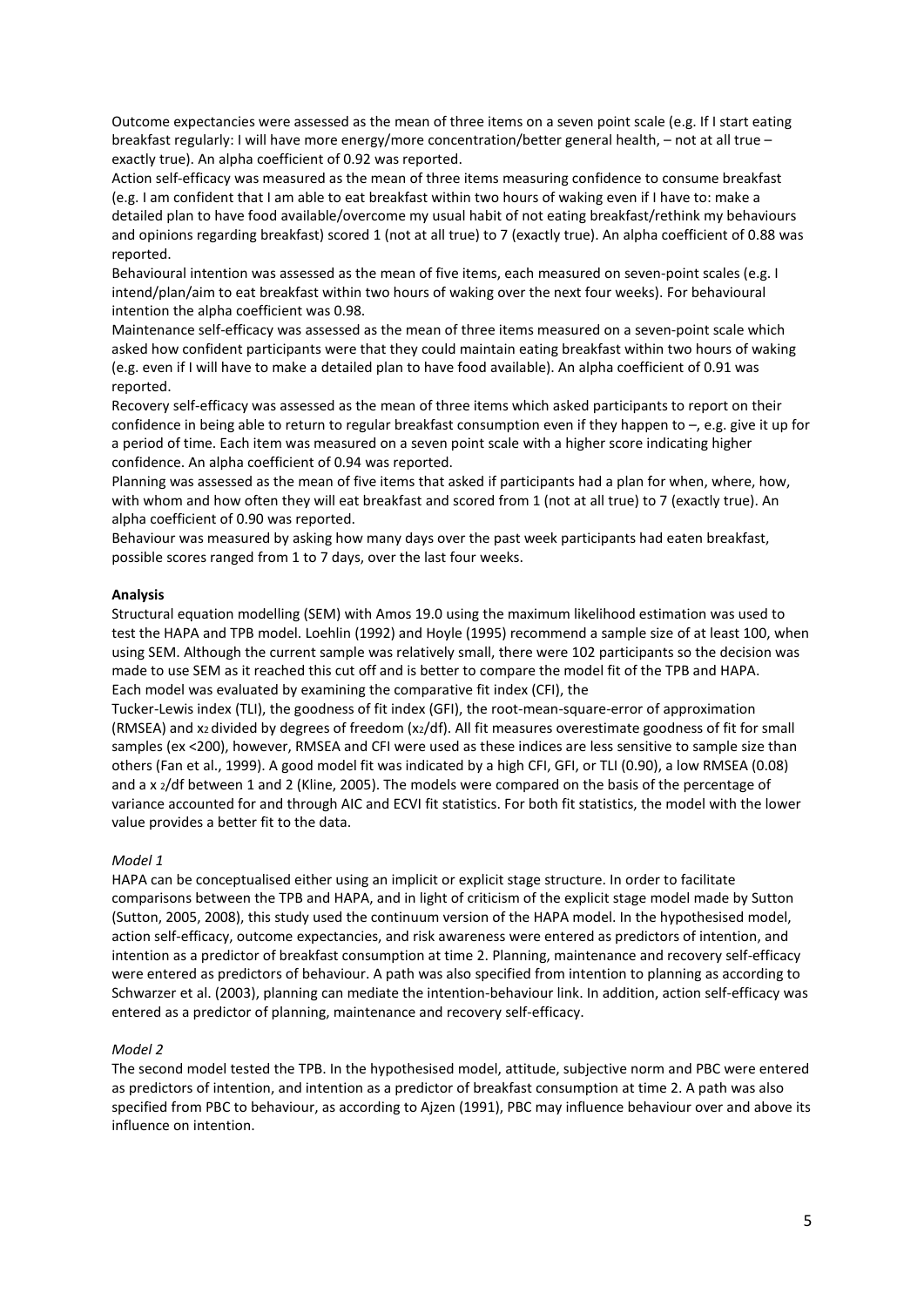#### **Results**

There were no dropouts in the present study probably due to the incentive of course credit offered on completion of both questionnaires at time 1 and 2. Due to the use of forced response questions on the online questionnaire, there was no missing data in the results. There were 79 females and 23 males in the sample. A total of 53 per cent of participants were Caucasian-Australian, followed by 29.5 per cent of Asian ethnicity, 14 per cent European, and 3.5 per cent from other ethnic groups. The majority of participants lived at home with parents (76.5 per cent) and were of middle or upper class socioeconomic status.

In this sample, 15 per cent ate breakfast one to two times per week, 50 per cent ate breakfast three to six times a week and 35 per cent of participants ate breakfast every day. There were no participants who skipped breakfast every day at follow-up. No gender differences in breakfast consumption were found (F = 1.41, p > 0.05). Mean scores for TPB and HAPA items are shown in Table I. All measures are out of 7. The table indicates that people generally had high scores in all the TPB measures suggesting that this sample had generally positive attitudes, normative influence and perceived control over breakfast consumption. Participants also indicated that they would eat breakfast on average five and a half times a week for the next four weeks. For the HAPA variables, motivational variables were also fairly high although risk perception was the lowest indicating that people only moderately perceive themselves to be vulnerable to the risks of skipping breakfast or did not perceive risks to be that severe. Planning was also only moderate, suggesting that participants did not generally specify plans for where when and how they would consume breakfast.

Table II presents the intercorrelations between TPB variables at Time 1 and behaviour at Time 2. As shown, attitude, subjective norm, and PBC were all correlated with both intention and behaviour. Intention at time 1 and behaviour at time 2 were also significantly correlated.

Table I. Means and standard deviations for TPB and HAPA variables

|                           | Mean | <b>SD</b> |
|---------------------------|------|-----------|
| PBC                       | 5.62 | 1.23      |
| Attitude                  | 6.05 | 0.96      |
| Subjective norm           | 5.57 | 1.42      |
| Intention                 | 5.58 | 1.51      |
| Risk awareness            | 4.72 | 0.95      |
| Outcome expectancies      | 5.45 | 1.28      |
| Action self-efficacy      | 5.07 | 1.42      |
| Planning                  | 3.90 | 1.69      |
| Maintenance self-efficacy | 4.96 | 1.73      |
| Recovery self-efficacy    | 4.50 | 1.70      |

Table III presents the intercorrelations between motivational HAPA variables, intention at Time 1 and volitional HAPA variables and behaviour at Time 2. As shown, planning was not correlated with intention or behaviour. All other HAPA variables were associated with intention and behaviour as expected.

#### *Model 1: HAPA*

The first model tested the prediction of breakfast consumption using the HAPA model of behaviour. Model fit statistics indicated acceptable fit for the theoretical model to the data:  $x_2 = 26.69$ , df = 12; CFI = 0.945, TLI = 0.871; GFI = 0.942, RMSEA = 0.110 (90 per cent C.I.: 0.053 to 0.167). Although the CFI and GFI indices were good, several of the reported fit statistics were just outside of the range specified as indicating reasonable fit (see Table IV). The x2/df ratio was over 2, and the overall significant was  $p = 0.009$ , indicating that the data did not fit the model very well.

Action self-efficacy and risk awareness were significant predictors of intention, however, outcome expectancies were not. Action self-efficacy was the strongest predictor of intention out of all the motivational variables, and also significantly predicted maintenance and recovery self-efficacy variables. The HAPA motivational variables predicted 43.3 per cent of the variance in intention at time 1. With regard to behaviour, intention, and recovery self-efficacy were significant predictors of behaviour, but planning and maintenance self-efficacy were not. Planning was not found to mediate the relationship between intention and behaviour. Intention however, was the strongest predictor of behaviour. Overall the HAPA model predicted 44.8 per cent of the variance in behaviour at time 2 (Figure 2).

#### *Model 2: TPB*

The second model tested the prediction of breakfast consumption using the TPB model. The model was a reasonable fit for the data (see Table IV). Model fit statistics indicated good fit for the theoretical model to the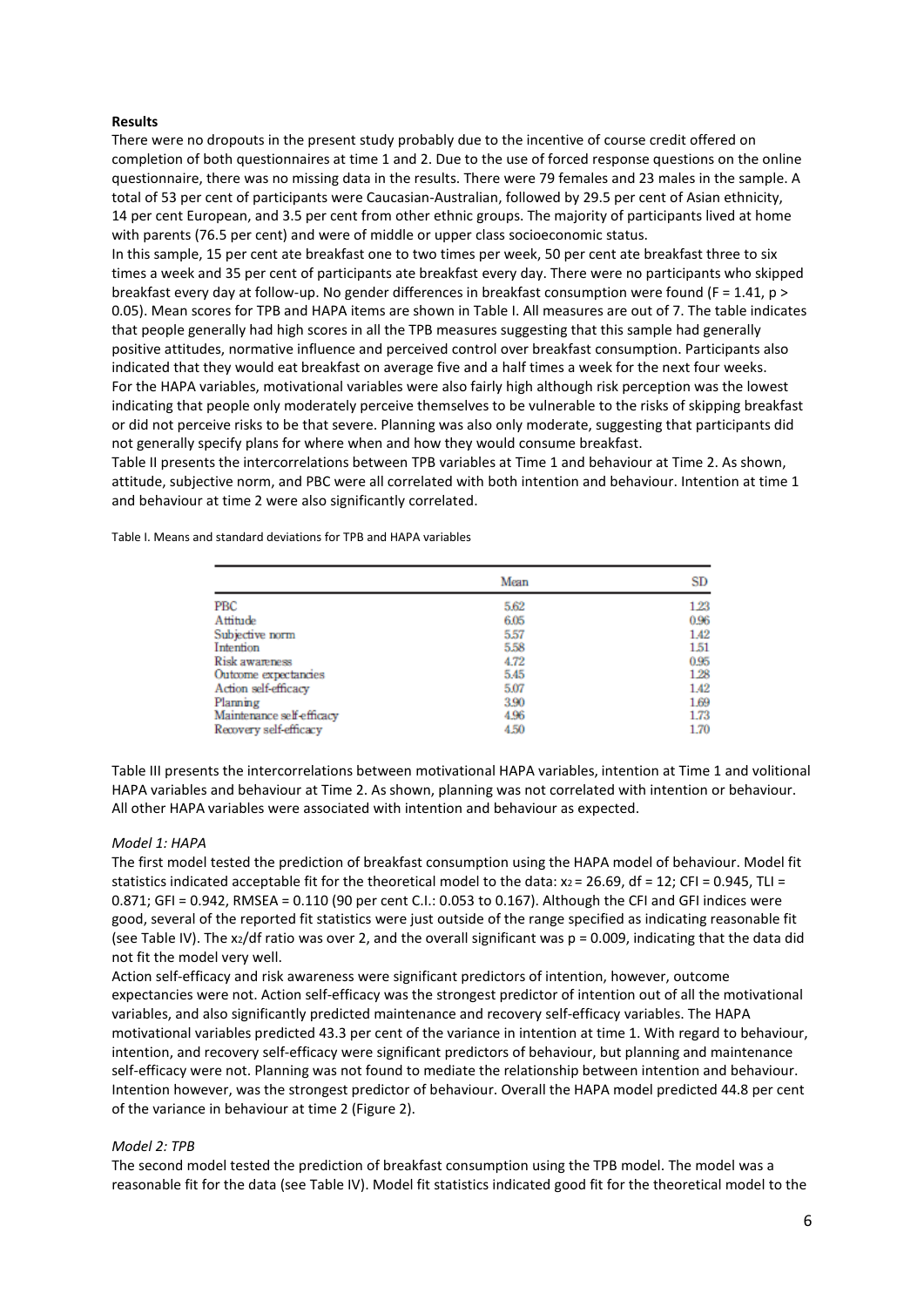data: x2 = 1.248, df = 2, CFI = 1.00, GFI= 0.995, TLI = 1.02, RMSEA = 0.00 (90 per cent C.I.: 0.00 to 0.172). The x2/df ratio was 0.624 and the overall significance was p ¼ 0.54. The reported fit statistics all fell within the range specified as indicating reasonable fit (see Table IV). The TPB model appeared to fit the data better than the HAPA model.

The TPB predicted 55.9 per cent of the variance in intention to consume breakfast regularly. Attitude and PBC, but not subjective norm had significant direct effects on intention. PBC also significantly predicted behaviour; however intention remained the strongest predictor of breakfast consumption. Overall the TPB model predicted 47.6 per cent of the variance in behaviour at time 2 (Figure 3).

Table II. Correlation coefficients: TPB variables and behaviour

|                 | PBC                      | Attitude | Subjective norm | Behaviour | Intention                |
|-----------------|--------------------------|----------|-----------------|-----------|--------------------------|
| <b>PBC</b>      | $\overline{\phantom{a}}$ | $0.527*$ | $0.419*$        | $0.596*$  | 0.628                    |
| Attitude        |                          |          | $0.435*$        | $0.519*$  | $0.660*$                 |
| Subjective norm |                          |          |                 | $0.338*$  | $0.468*$                 |
| Behaviour       |                          |          |                 |           | $0.644*$                 |
| Intention       |                          |          |                 |           | $\overline{\phantom{a}}$ |

Note: \*Correlation is significant at the 0.01 level (2-tailed)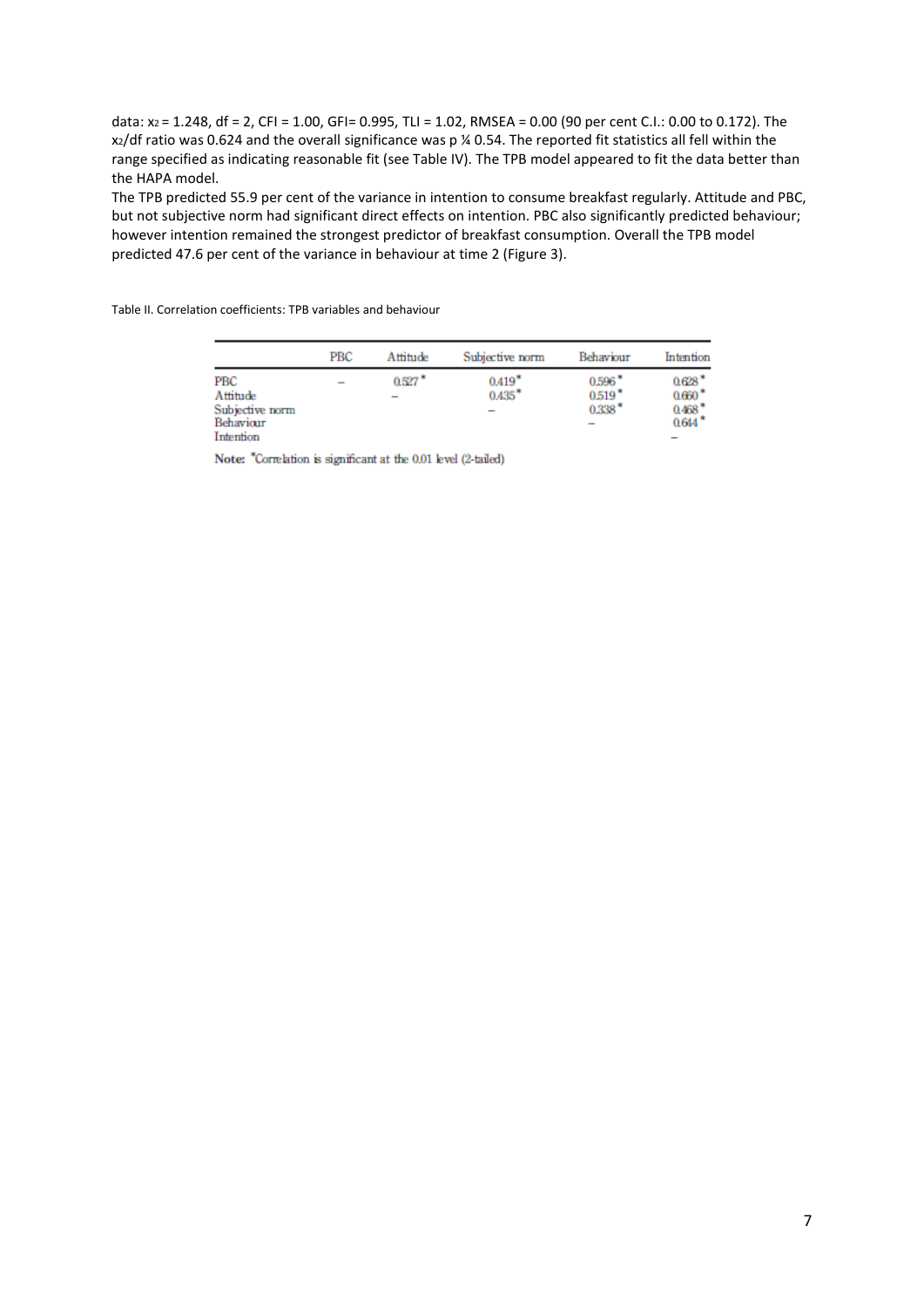|                                                                                                                                                          | awareness<br>Risk | expectancies<br>Outcome | Action self-<br>efficacy | Maintenance self-Recovery self-<br>efficacy |                                 |                                                              | Planning Intention Behaviour |                                             |
|----------------------------------------------------------------------------------------------------------------------------------------------------------|-------------------|-------------------------|--------------------------|---------------------------------------------|---------------------------------|--------------------------------------------------------------|------------------------------|---------------------------------------------|
| Mainterance self-efficacy<br>Recovery self-efficacy<br>Outcome expectancies<br>Task self-efficacy<br>Risk awareness<br>Behaviou<br>Planning<br>Intention |                   | $0.669$ <sup>**</sup>   | $\frac{0.344}{0.471}$    | 0183*<br>0222*<br>0.498*                    | .:<br>연금 <del>년</del> 종<br>당정종종 | ខ្ញុំខ្ញុំ ខ្ញុំ ខ្ញុំ ខ្ញុំ<br>ខ្ញុំខ្ញុំ ខ្ញុំ ខ្ញុំ ខ្ញុំ | $\frac{1}{2}$                | • • • • • •<br>ត្រូន ត្រូត គន្ធនី<br>១៩៩៩៩៩ |
| Notes: "Correlation is significant at the 0.05 level (2-tailed); " "Correlation is significant at the 0.01 level (2-tailed)                              |                   |                         |                          |                                             |                                 |                                                              |                              |                                             |
|                                                                                                                                                          |                   |                         |                          |                                             |                                 |                                                              |                              |                                             |

Table III. Correlation coefficients: HAPA variables and behaviour

#### *Comparison of the two models*

The two models were compared using comparative fit statistics: ECVI and AIC. For both statistics lower values indicate better fit. As shown in Table V, the TPB provided a better fit than the HAPA using both methods of fit comparison.

Table IV. HAPA and TPB model fit indices

| Fit index               | HAPA (model 1) | TPB (model 2) |
|-------------------------|----------------|---------------|
| TLI                     | 0.871          | 1.029         |
| <b>RMSEA</b>            | 0.110          | 0.000         |
| CFI                     | 0.945          | 1.000         |
|                         | 0.942          | 0.995         |
| $\frac{GFI}{\chi^2/df}$ | 2.22           | 0.624         |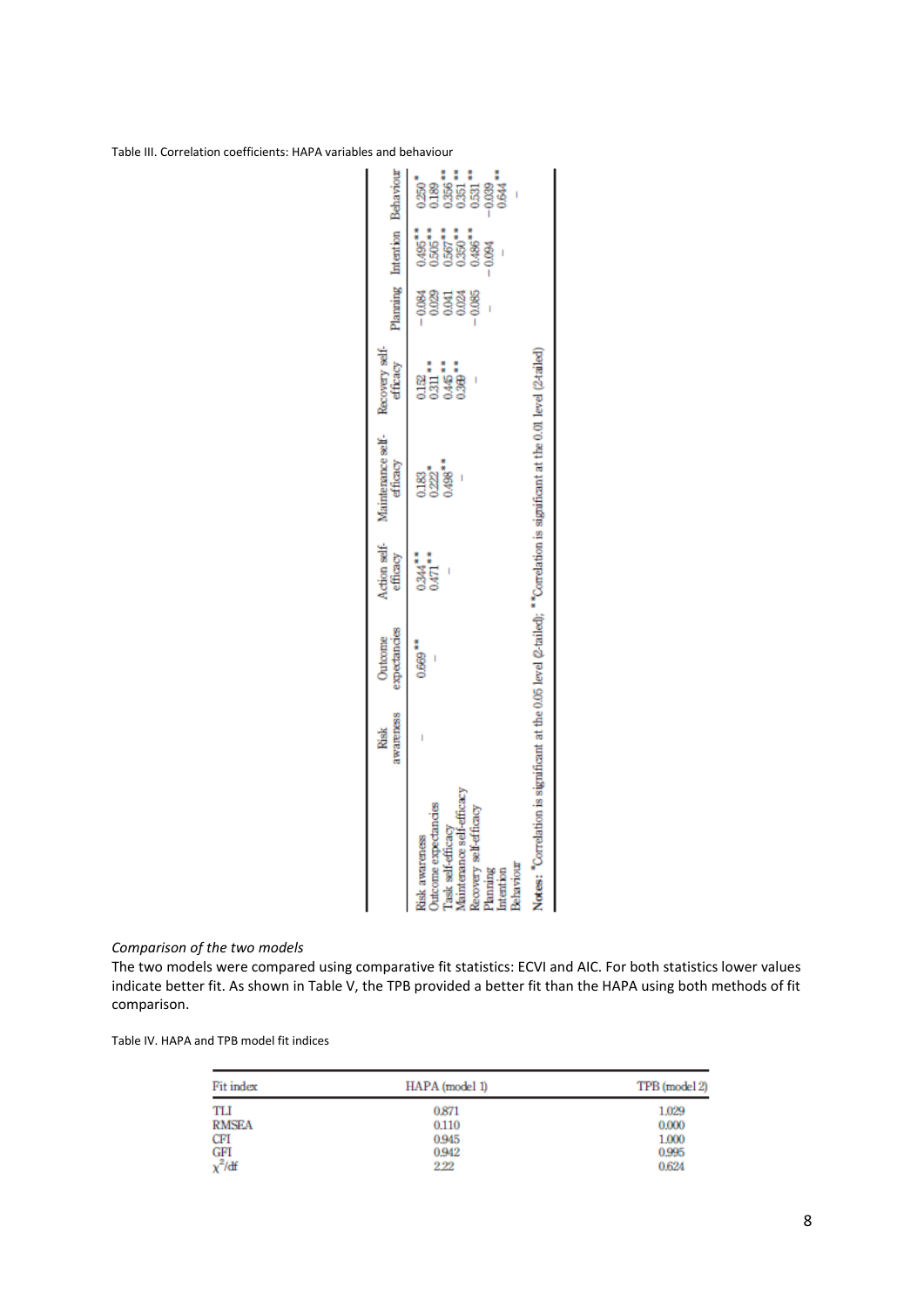#### Figure 2. Model 1 – HAPA variables predicting breakfast consumption at week 4



**Notes:**  $r^2$  (intention) = 0.433;  $r^2$  (behaviour) = 0.448; \*p < 0.01





**Notes:**  $r^2$  (intention) = 0.559;  $r^2$  (behaviour) = 0.476;  $^*p$  < 0.01

#### **Discussion**

The primary aim of this study was to compare the HAPA and TPB in the context of the prediction of regular breakfast consumption, an important health-promoting behaviour. SEM was used to analyse both models. The predictive utility and statistical fit of the models is compared and discussed below.

This study was the first to apply the HAPA model to breakfast consumption. Overall the model predicted 43.3 per cent of the variance in intention to consume breakfast. This is similar to previous prediction studies of breakfast using the TPB (Kothe et al., 2011; Wong and Mullan, 2009), and a favourable proportion of variance predicted when compared with previous studies using the HAPA. For example, Mullan et al. (2010) found the HAPA predicted 30 per cent of the variance in intention to prepare food hygienically, with only action selfefficacy and outcome expectancies as significant predictors. For other nutrition behaviours the HAPA predicted 40 per cent of the variance in intention to adopt preventative nutrition habits such as increasing fibre and decreasing fat intake in a slim sample, and 47 per cent of the variance in intention for an overweight sample (Schwarzer and Renner, 2000). As with Mullan et al. (2010), Schwarzer and Renner found risk perception was the least significant predictor of intention indicating participants did not consider themselves to be vulnerable to major health risks such as heart disease or stroke. This was particularly true for the younger sample (aged 17-30) where risk perception did not predict any variance in intention.

In comparison, the current study found that action self-efficacy and risk awareness were significant predictors of intention, whilst outcome expectancies were not. Risk awareness may have been more predictive for this nutrition behaviour than previous studies, due to the measures of risk being more immediate and therefore potentially less significant. For example the risk measures asked participants whether they felt at risk of "having less energy", or "less concentration". In contrast to long-term hypothetical risk of heart disease or stroke, participants may have directly experienced these consequences but not consider them that "risky". Immediate risks were chosen as these were the issues raised by students in elicitation interviews about breakfast consumption in previous studies. Further, young adults and adolescents have been shown to have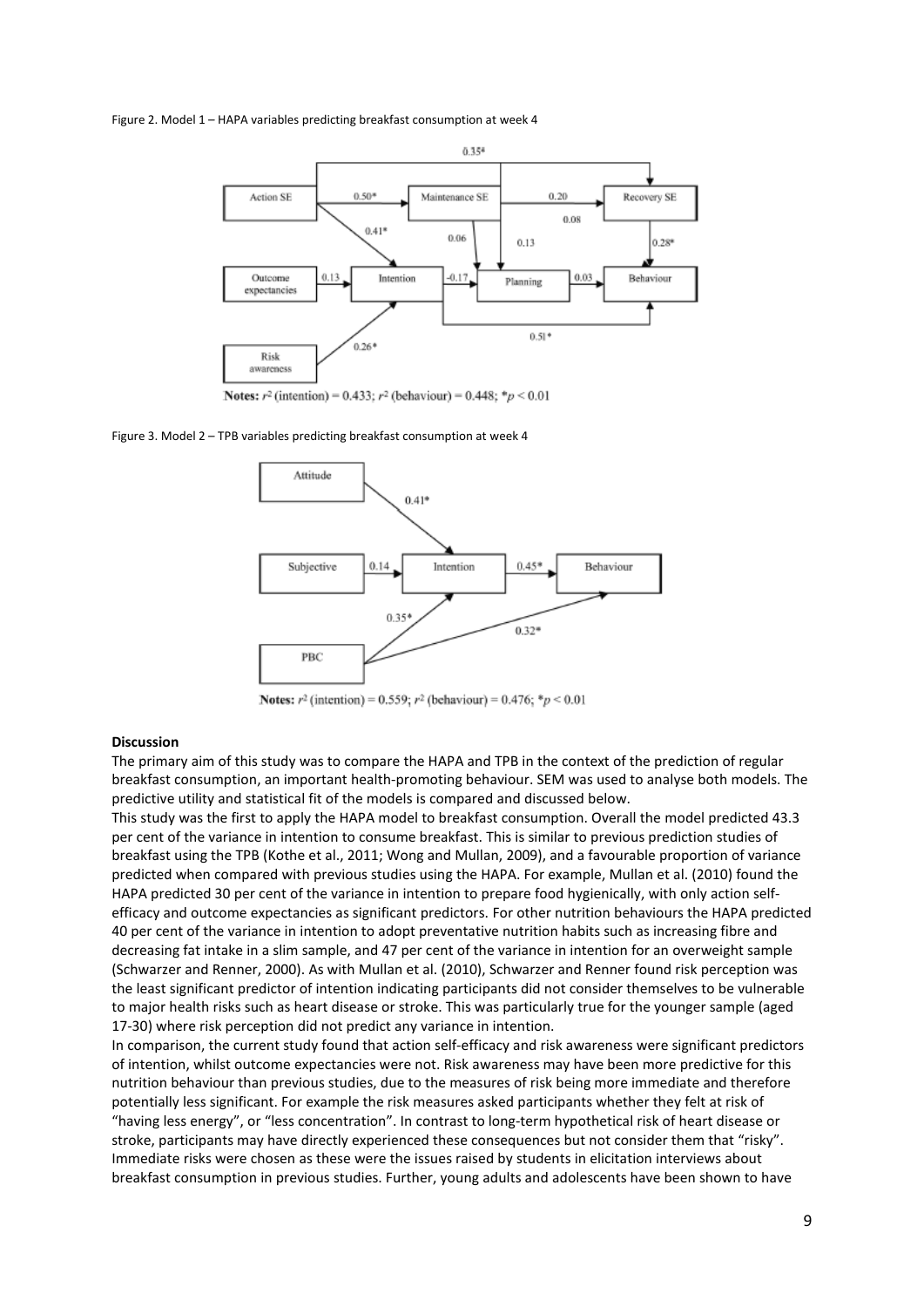more optimism bias about their health, and perceive less risk in health-risk behaviours (Cohn et al., 1995). Therefore it was thought that long-term risks such as chronic illness might be too distal for participants to connect with breakfast consumption. However, future studies could include longer-term health risks and measure differences with immediate risks and how this affects risk awareness as a predictor of intentions. Further, outcome expectancies were expected to be a significant predictor of behaviour as the variable is arguably a similar construct to attitudes in the TPB, which was found to significantly predict intention here, and in previous studies on breakfast consumption (Kothe et al., 2011; Wong and Mullan, 2009). However, TPB attitudes were measured more generally and indirectly (e.g. eating breakfast would be good-bad), whilst outcome expectancies in the current study were measured more specifically (e.g. eating breakfast gives me more energy/concentration) which may have led to the disparity in results. In addition, the result is consistent with the premise that outcome expectancy should have a direct impact on intentions only when individuals lack experience of the behaviour (Armitage and Conner, 2000), which is unlikely in the case of breakfast consumption. Outcome expectancies are viewed as precursors to self-efficacy where individuals have experience of the behaviour (Schwarzer, 1992). As almost two-thirds of the population ate breakfast regularly (5-7 times a week) and as none of the participants asserted that they never ate breakfast, all participants had experienced breakfast consumption along with its outcomes and benefits. Consequently, self-efficacy should be more important for this behaviour, and accordingly it was found to be the strongest predictor of intention in the current study, and significantly predicted the volitional self-efficacy variables. Breakfast consumption is also likely to have different benefits or detriments for different individuals, therefore not all outcomes will be experienced by the whole sample. Future studies may need to tailor questions to suit the individual and their own perceived outcomes of behaviour.

Table V. Comparative fit statistics

| Fit index | HAPA (model 1) | TPB (model 2) |
|-----------|----------------|---------------|
| ECVI      | 0.80B          | 0.330         |
| AIC       | 90.718         | 37.249        |

Overall the HAPA predicted 44.8 per cent of the variance in behaviour, which is higher than the proportion of variance explained by a previous TPB study using the same follow-up period (Kothe et al., 2011). However, although the HAPA variables did account for a significant proportion of the variance in intention and behaviour, the model fit statistics suggest that the HAPA was not a good model of breakfast consumption. Further, the construct of planning was not associated with intention or behaviour, which is in contrast to the majority of research using HAPA. This effect was apparent in both the simple bivariate correlations between these variables, and in the SEM analysis of the HAPA. This is in contrast to studies that have suggested planning can activate automatisation processes by creating situational cues (Sniehotta et al., 2005). The lack of influence on planning in this study is consistent with an intervention study by Kothe et al. (2011) that investigated whether implementation intentions could increase breakfast consumption in a university sample. Implementation intentions function similarly to planning as the individual must specify, when, where and how an intended action is to be completed (Gollwitzer, 1999). However, Kothe et al. (2011), found that the implementation intention intervention was not successful in harbouring behaviour change. Indeed, conscious planning with regard to breakfast consumption may not be necessary if behaviour is already habitual. Wong and Mullan (2009) provided evidence that executive control planning as measured by scores on a cognitive planning Tower of London task explained unique variance in breakfast consumption behaviour. Therefore individuals who already habitually eat breakfast may not need to make conscious detailed plans to achieve successful behavioural performance as it is no longer effortful. Planning may only be useful when trying to initiate behaviour rather than maintain one that is already being performed regularly. This may also explain why maintenance self-efficacy was not a significant predictor of behaviour, as the majority of participants were already regular breakfast eaters and therefore did not need to consider difficulties of maintaining behaviour when faced with barriers. Recovery self-efficacy however, was found to significantly predict behaviour, which suggests that participants, who were more confident about consuming breakfast regularly, even if they had to stop for a period of time, were more likely to eat breakfast. Although the HAPA was able to explain a significant proportion of variance in behaviour, intention was still by far the strongest predictor of behaviour, rather than the volitional variables. The results raise the question of whether the volitional components of the HAPA may only be useful in behaviours that require more cognitive effort and self-regulation, or in behaviours in which participants wish to change. In this particular study, the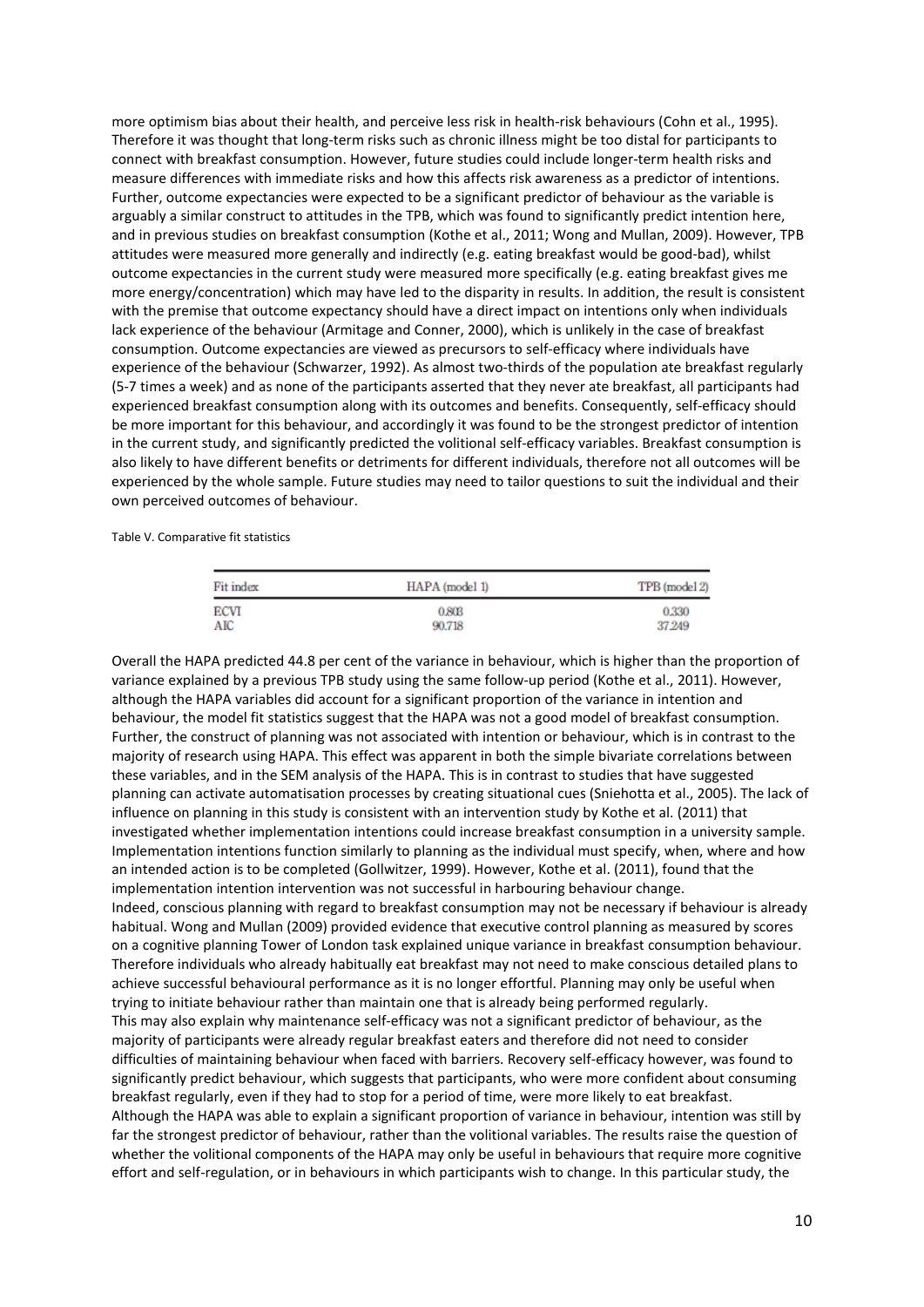majority of the participants already ate breakfast regularly. Future research is needed to compare models of health behaviours within other domains.

Unlike the HAPA, the TPB provided a better model fit for breakfast consumption in the current study. This study was the first to examine the use of the TPB in explaining breakfast consumption using structural equation modelling. Encouragingly, fit statistics indicate that the model does provide a reasonable fit for breakfast consumption. Overall the TPB variables accounted for 47.5 per cent of breakfast eating frequency at week 4, which was slightly higher than the proportion accounted for by the HAPA. This compares favourably with previous studies of breakfast consumption in similar populations, for example, Wong and Mullan (2009) found the TPB predicted 64 per cent of the variance in behaviour with a one week follow-up, and Kothe et al. (2011) found it to explain 33 per cent of the variance in behaviour after four week follow-up. These results are also broadly consistent with studies which have applied the TPB to other nutrition related health behaviours. For example Verbeke and Vackier (2005) found the TPB to explain 42 per cent of the variance in fish consumption, and Sainsbury and Mullan (2011) found the TPB predicted 36 per cent of the variance in adherence to a gluten free diet in coeliac patients.

Consistent with research in other health behaviours, attitudes and PBC were significant predictors of intention however subjective norm was not (Armitage and Conner, 2001; Godin and Kok, 1996). Previous research into the role of subjective norm in breakfast consumption has also found that it is the weakest predictor of the model (Kothe et al., 2011; Wong and Mullan, 2009). It was suggested that this could be due to the age of the participants, being mainly over 18, and the private nature of breakfast consumption resulting in social/parental influence having less impact than behaviours performed in public (Wong and Mullan, 2009). An alternative reason could be related to the operationalisation of the construct of subjective norm (Godin and Kok, 1996). Following the guidelines of the TPB, direct subjective norm was only measured by a single item (Conner and Norman, 2005). More recently there are thought to be several other normative components including moral and descriptive norms, which are the perceived moral correctness of a behaviour, and perceptions of how other people are actually behaving (Cooke et al., 2007; Godin et al., 2005) respectively. Future research may want to include these other components when exploring breakfast consumption. However, moral norms have been argued to be only relevant for behaviours that require moral obligation for example donating blood or speeding (Godin et al., 2005) and consequently may not be applicable to breakfast eating habits.

PBC was found to be a significant predictor of both intention and behaviour after four weeks. Nutrition behaviours such as breakfast consumption may not always be under control, particularly for university students who have irregular timetables and may not always have appropriate foods at home. PBC also includes a component of self-efficacy (Ajzen, 1991) which was found to be the strongest predictor of intention in the HAPA model. Therefore it appears that the decision to consume breakfast is influenced by both personal motivation (intention) and PBC.

The primary aim of the current study was to investigate the relative utility of the TPB and HAPA in predicting breakfast consumption. It was expected that the HAPA would provide a better model for breakfast consumption than the TPB. Specifically, that it would account for a larger proportion of variance in breakfast consumption behaviour and that it would provide a better fit to available data. However, this was not supported by the analyses conducted in the present study. Firstly, despite including more variables, the HAPA accounted for a lower proportion of variance in breakfast consumption that the TPB. While the proportion of variance accounted for was not statistically compared – the finding that the TPB accounted for more variance than HAPA is directly contrary to predictions. Secondly, the HAPA provided a much poorer fit than the TPB. This is the case when comparing the extent fit statistics for each model fell within parameters thought to indicate adequate good fit and when the models were compared using comparative fit statistics. Overall, the findings from this study suggest that the TPB provides a better model of breakfast consumption than the HAPA. It should be noted that although this study does not provide support for the use of the HAPA, that should not be taken to imply that HAPA variables may not add to the explanation of breakfast consumption in this population. While outside the scope of the present study, it may be fruitful to consider whether HAPA variables could be added to the TPB to provide a more complete model of breakfast consumption. Future research should consider whether inclusion of some aspects of the HAPA model could increase the proportion of variance in behaviour accounted for by the TPB. That said, given the considerable overlap between many of the variables in the TPB and HAPA, the failure of the HAPA to account for more variance in breakfast consumption may not be that surprising. In particular, the HAPA includes several variables assessing different components of self-efficacy. However, it may be the case that these variables can largely be captured by perceived behavioural control. This would be consistent with arguments about self-efficacy and perceived behavioural control within the TPB literature (Fishbein and Ajzen, 2010), and may partially explain why HAPA is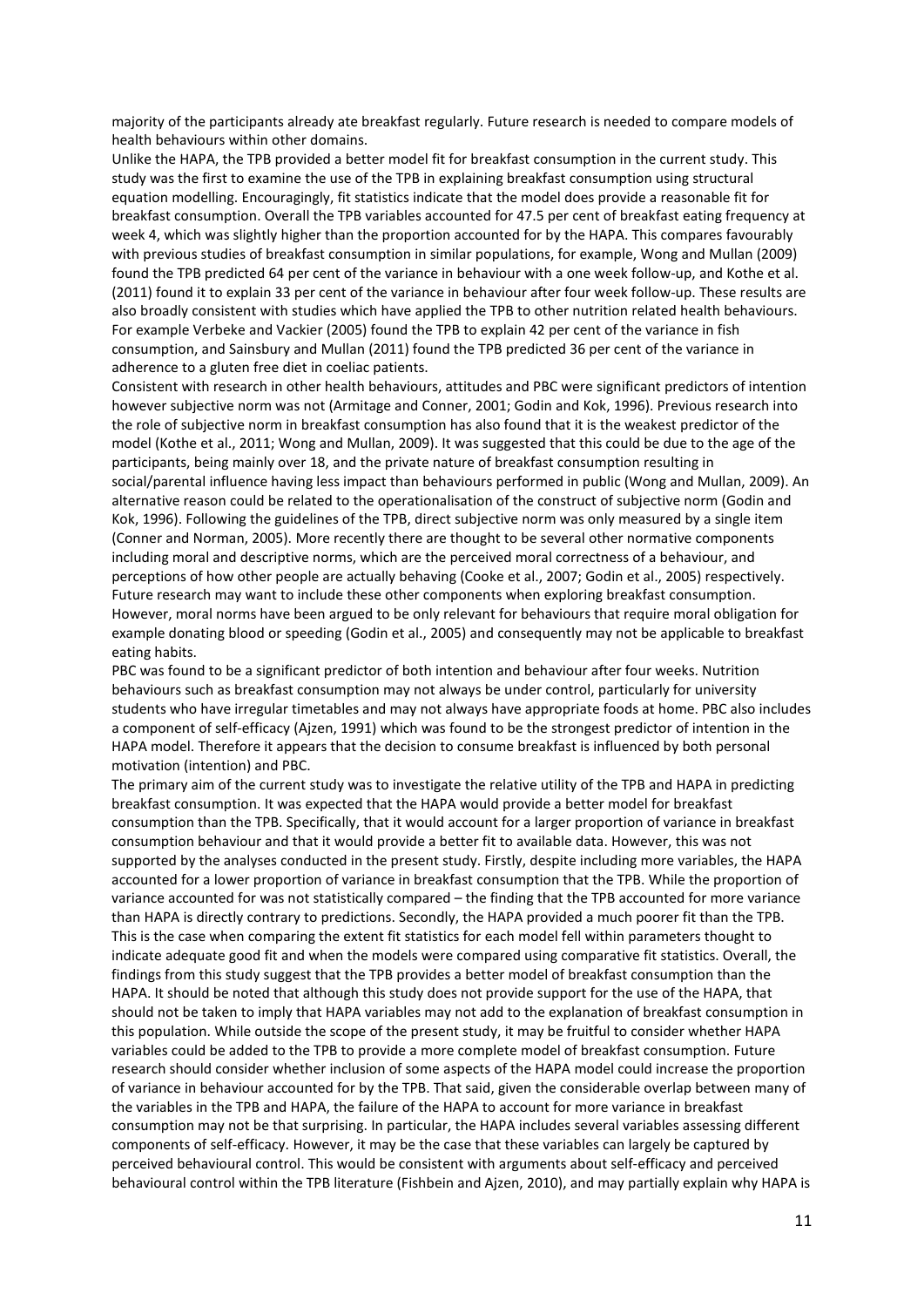no more successful than the TPB at predicting breakfast consumption. The overlap between variables contained within each theory would best be assessed in a study which attempts to combine HAPA and TPB variables into a single statistical model. While outside the scope of the current study, this would be an interesting direction for future research in this area.

This study is not without limitations. Firstly, this sample was more likely to consume breakfast compared to previous studies (Williams, 2005). This may be related to the fact that the participants were students, who predominantly lived at home. Therefore the current sample may not be representative of the general population. However as the majority of people still did not eat breakfast every day, the findings can still be generalised. Secondly, due to the non-nested nature of the models tested in this study it is not possible to statistically compared the TPB and HAPA (Kline, 2005), as such it is not possible to determine whether the differences between the predictive utility and fit of the models is statistically meaningful. Thirdly, the sample size in the current study is smaller than others using SEM to investigate HAPA (Schwarzer, 2008; Sniehotta et al., 2005). As such, one has to interpret the inadequate fit of the models with caution (Kline, 2005). Another limitation was the wording of some of the construct measures, particularly from the HAPA model. The current study based the wording of questions on those in Schwarzer et al. (2003). This may have not been appropriate for this particular behaviour, e.g. "I am confident I am able to eat breakfast [. . .] even if I have to rethink my behaviours and opinions regarding breakfast". Therefore future studies may need to tailor questions more appropriately to the behaviour of interest to increase the validity and reliability of the construct measures. Lastly, past behaviour was not measured in the current study, however this was because Wong and Mullan (2009) found it to confound their results as it was too strongly correlated with behaviour. Although past behaviour is often found to be the strongest predictor of future behaviour, it cannot explain behaviour per se. As past behaviour has previously found to correlate highly with breakfast consumption it was decided that it would not add anything novel to the current literature to include it in the current study.

Implications of the current study suggest that targeting attitudes, PBC, action self-efficacy and risk perception may lead to increases in intentions to consume breakfast. Self-efficacy beliefs have been found to be positively related to the goals individuals set and their commitment to engage in the intended behaviour, even if failure occurs (Schwarzer, 1992). Therefore interventions aiming to increasing peoples' confidence and perceptions of control over eating breakfast regularly may be initially achieved through making breakfast more accessible, providing opportunities to achieve behaviour successfully. Offering strategies to overcome individual difficulties and barriers will also assist in increasing self-efficacy. Risk perception could also be increased by providing people with knowledge about the more immediate risks involved with not eating breakfast. The current study focused on more immediate risks such as loss of concentration and energy. These were assumed to be more salient. However, future research could investigate whether more serious long-term perceived risks such as obesity or increased risk of diabetes and heart disease, would be more beneficial at changing behaviour.

In conclusion, both the HAPA and TPB were significant in predicting breakfast eating intentions and behaviour after a four week follow-up. However, contrary to expectations intention remained the strongest predictor of behaviour in the present study and the HAPA was less successful at predicting breakfast consumption than the TPB in the present study. Indeed, despite including three more predictors of behaviour than the TPB, the HAPA model accounted for less variance in behaviour. As outlined above fit statistics also appear to provide greater support for the use of the TPB than the HAPA model. Despite limitations using SEM to compare models, even assuming that the TPB is not statistically superior to the HAPA it is clear that the TPB provides a more parsimonious model of behaviour. This does suggest that in terms of breakfast eating, personal motivation or intentions appears to have the strongest influence over behaviour. As such, it would be appear that at least in the area of breakfast eating, the TPB should be used in preference to the HAPA.

#### **References**

Affenito, S. (2007), "Breakfast: a missed opportunity", Journal of the American Dietetic Association, Vol. 107 No. 4, pp. 565- 569.

Ajzen, I. (1991), Attitudes, Personality and Behaviour, Open University Press, Milton Keynes

Armitage, C. and Conner, M. (2000), "Social cognition models and health behaviour: a structured review", Psychology & Health, Vol. 15 No. 2, pp. 173-189.

Armitage, C. and Conner, M. (2001), "Efficacy of the theory of planned behaviour: a meta-analytic review", British Journal of Social Psychology, Vol. 40, pp. 471-499.

Belloc, N.B. and Breslow, L. (1972), "Relationship of physical health status and health practices", Preventive Medicine, Vol. 1 No. 3, pp. 409-421.

Berg, C., Jonsson, I. and Conner, M. (2000), "Understanding choice of milk and bread for breakfast among Swedish children aged 11-15 years: an application of the theory of planned behaviour", Appetite, Vol. 34 No. 1, pp. 5-19.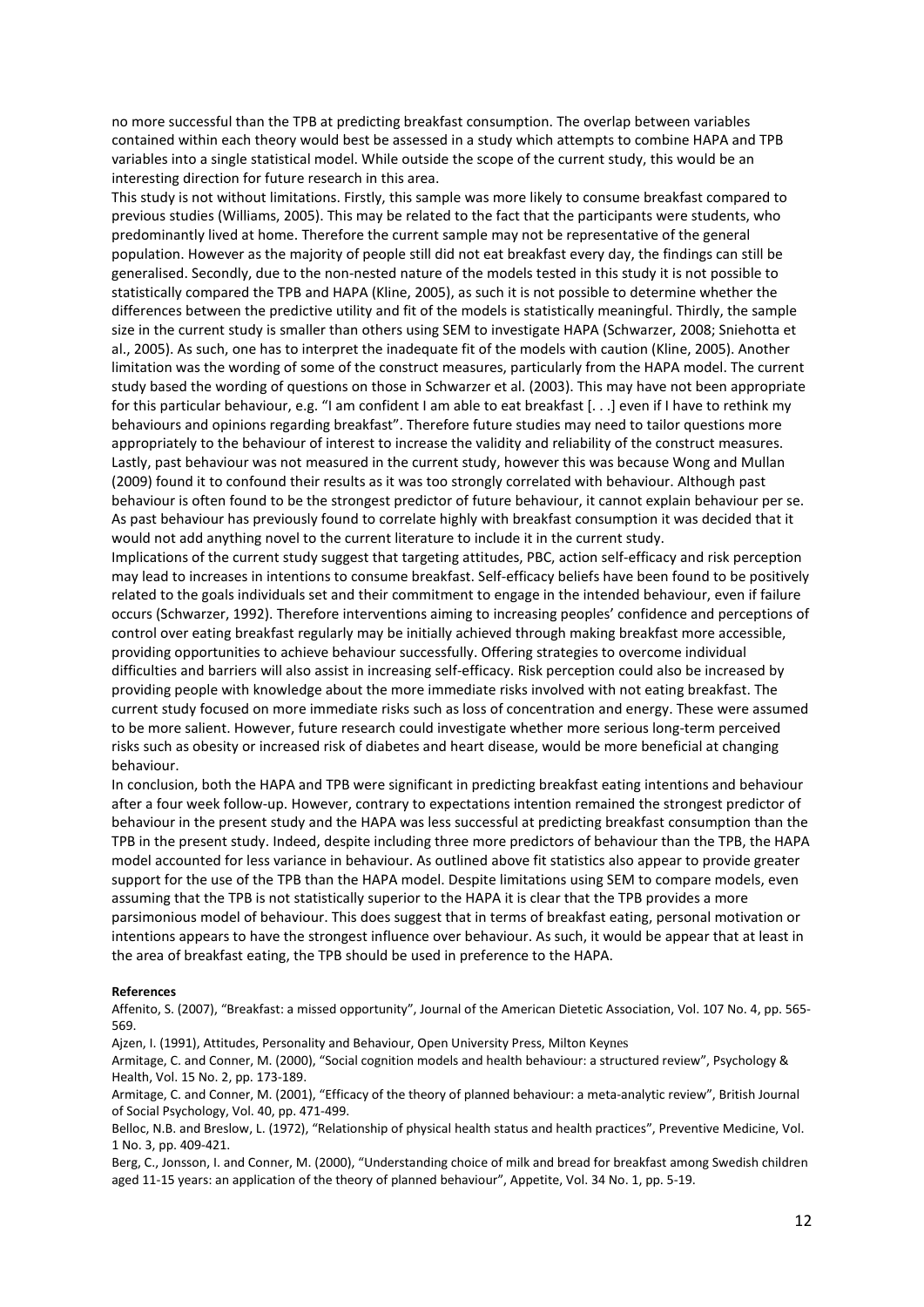Chow, S. and Mullan, B. (2010), "Predicting food hygiene. An investigation of social factors and past behaviour in an extended model of the health action process approach", Appetite, Vol. 54 No. 1, pp. 126-133.

Cohn, L.D., Macfarlane, S., Yanez, C. and Imai, W.K. (1995), "Risk-perception: differences between adolescents and adults", Health Psychology, Vol. 14 No. 3, p. 217.

Conner, M. and Norman, P. (2005), Predicting Health Behaviour: Research and Practice with Social Cognition Models, 2nd ed., Open University Press, Maidenhead.

Conner, M. and Sparks, P. (2005), "Theory of planned behaviour and health behaviour", in Conner, M. and Norman, P. (Eds), Predicting Health Behaviour: Research and Practice with Social Cognition Models, Open University Press, Maidenhead, pp. 170-222.

Cooke, R., Sniehotta, F. and Schuz, B. (2007), "Predicting binge-drinking behaviour using an extended TPB: examining the impact of anticipated regret and descriptive norms", Alcohol and Alcoholism, Vol. 42 No. 2, p. 84.

Courneya, K.S. and McAuley, E. (1995), "Cognitive mediators of the social influence-exercise adherence relationship: a test of the theory of planned behaviour", Journal of Behavioral Medicine, Vol. 18 No. 5, pp. 499-515.

Cueto, S., Jacoby, E. and Pollitt, E. (1998), "Breakfast prevents delays of attention and memory functions among nutritionally at-risk boys", Journal of Applied Developmental Psychology, Vol. 19 No. 2, pp. 219-233.

Dennison, C.M. and Shepherd, R. (1995), "Adolescent food choice: an application of the theory of planned behaviour", Journal of Human Nutrition and Dietetics, Vol. 8, pp. 9-23.

Fan, X., Thompson, B. and Wang, L. (1999), "Effects of sample size, estimation method, and model specification on structural equation modeling fit indexes", Structural Equation Modeling, Vol. 6, pp. 56-83.

Fishbein, M. and Ajzen, I. (1975), Belief, Attitude, Intention, and Behaviour: An Introduction to Theory and Research, Addison-Wesley, Reading, MA.

Fishbein, M. and Ajzen, I. (2010), Predicting and Changing Behavior: The Reasoned Action Approach, Psychology Press, New York, NY.

Garcia, K. and Mann, T. (2003), "From 'I wish' to 'I will': social-cognitive predictors of behavioural intentions", Journal of Health Psychology, Vol. 8 No. 3, pp. 347-360.

Godin, G. and Kok, G. (1996), "The theory of planned behaviour: a review of its applications to health-related behaviours", American Journal of Health Promotion, Vol. 11 No. 2, pp. 87-98.

Godin, G., Conner, M. and Sheeran, P. (2005), "Bridging the intention behaviour 'gap': the role of moral norm", British Journal of Social Psychology, Vol. 44, pp. 497-512.

Gollwitzer, P.M. (1999), "Implementation intentions: strong effects of simple plans", American Psychologist, Vol. 54 No. 7, pp. 493-503.

Gratton, L., Povey, R. and Clark-Carter, D. (2007), "Promoting children's fruit and vegetable consumption: interventions using the theory of planned behaviour as a framework", British Journal of Health Psychology, Vol. 12 No. 4, pp. 639-650. Gummeson, L., Jonsson, I. and Conner, M. (1997), "Predicting intentions and behaviour of Swedish 10-16-year-olds at breakfast", Food Quality and Preference, Vol. 8 No. 4, pp. 297-306.

Hoyle, R.H. (Ed.) (1995), Structural Equation Modeling: Concepts, Issues, and Applications, Sage Publications, Thousand Oaks, CA.

Kassem, N.O. and Lee, J.W. (2004), "Understanding soft drink consumption among male adolescents using the theory of planned behaviour", Journal of Behavioral Medicine, Vol. 27 No. 3, pp. 273-296.

Kline, R.B. (2005), Principles and Practice of Structural Equation Modeling, 2nd Ed., The Guilford Press, New York, NY. Kothe, E. and Mullan, B. (2011), "Increasing the frequency of breakfast consumption", British Food Journal, Vol. 113 No. 6, pp. 784-796.

Kothe, E., Amaratunga, R. and Mullan, B. (2011), "Randomised controlled trial of a brief theory-based intervention promoting breakfast consumption", Appetite, Vol. 56 No. 1, pp. 148-155.

Loehlin, J.C. (1992), Latent Variable Models: An Introduction to Factor, Path, and Structural Analysis, Lawrence Erlbaum, Hillsdale, NJ.

Luszczynska, A., Tryburcy, M. and Schwarzer, R. (2007), "Improving fruit and vegetable consumption: a self-efficacy intervention compared with a combined self-efficacy and planning intervention", Health Education Research, Vol. 22 No. 5, pp. 630-638.

Mullan, B. and Singh, M. (2010), "A systematic review of the quality, content, and context of breakfast consumption", Nutrition & Food Science, Vol. 40 No. 1, pp. 81-114.

Mullan, B. and Wong, C.L. (2009), "Hygienic food handling behaviours: an application of the theory of planned behaviour", Appetite, Vol. 52 No. 3, pp. 757-761.

Mullan, B., Wong, C.L. and O'Moore, M.K. (2010), "Predicting hygienic food handling behaviour: modelling the health action process approach", British Food Journal, Vol. 112 No. 11, p. 5.

Ortega, R.M., Requejo, A.M., Lopez-Sobaler, A.M., Andres, P., Quintas, M.E. and Navia, B. (1998), "The importance of breakfast in meeting daily recommended calcium intake in a group of schoolchildren", Journal of the American College of Nutrition, Vol. 17 No. 1, pp. 19-24.

Rampersaud, G.C., Pereira, M.A., Girard, B.L., Adams, J. and Metzl, J.D. (2005), "Breakfast habits, nutritional status, body weight, and academic performance in children and adolescents", Journal of the American Dietetic Association, Vol. 105 No. 5, pp. 743-760.

Renner, B., Knoll, N. and Schwarzer, R. (2000), "Age and body make a difference in optimistic health beliefs and nutrition behaviours", International Journal of Behavioural Medicine, Vol. 7 No. 2, pp. 143-159.